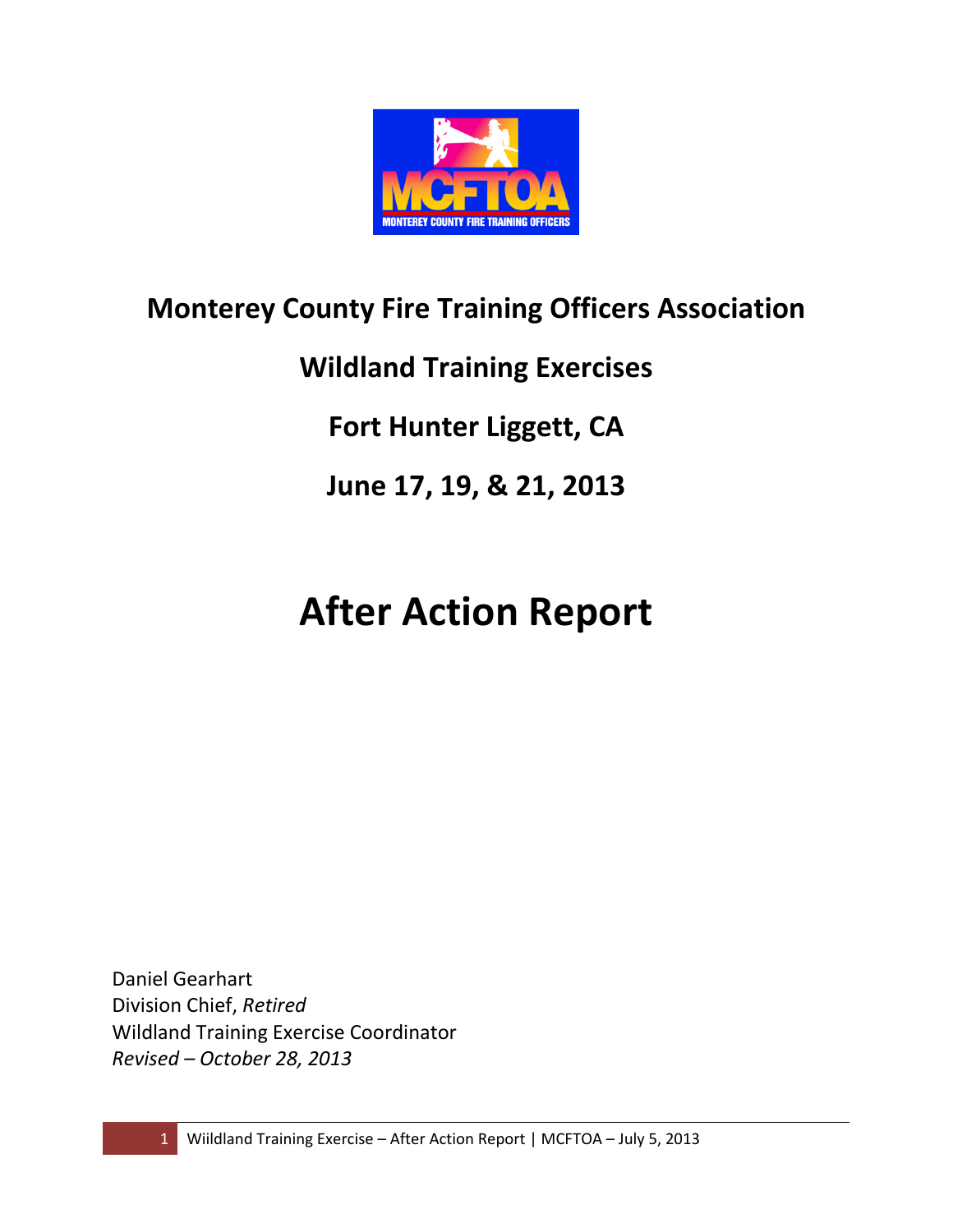# Monterey County Fire Training Officers Association Wildland Training Exercises June 17, 19, 21, 2013

# Table of Contents

|                                                     | Page |
|-----------------------------------------------------|------|
| <b>Personnel and Resources</b>                      | 4    |
| <b>Overall Summary</b>                              | 5    |
| Pre-Event Planning                                  | 6    |
| Fort Hunter Liggett Fire Department                 | 6    |
| Advertising / Registration                          | 7    |
| Monterey Bay Unified Air Pollution Control District | 7    |
| Media Outreach                                      | 7    |
| <b>Incident Action Plan</b>                         | 8    |
| Monterey Peninsula College                          | 8    |
| <b>Daily Operations</b>                             | 8    |
| Daily Schedule                                      | 8    |
| Check-In                                            | 8    |
| <b>Overhead Personnel Briefing</b>                  | 8    |
| Incident Briefing                                   | 8    |
| <b>Radio Communications</b>                         | 9    |
| Basecamp / Command Post                             | 9    |
| Logistics                                           | 10   |
|                                                     |      |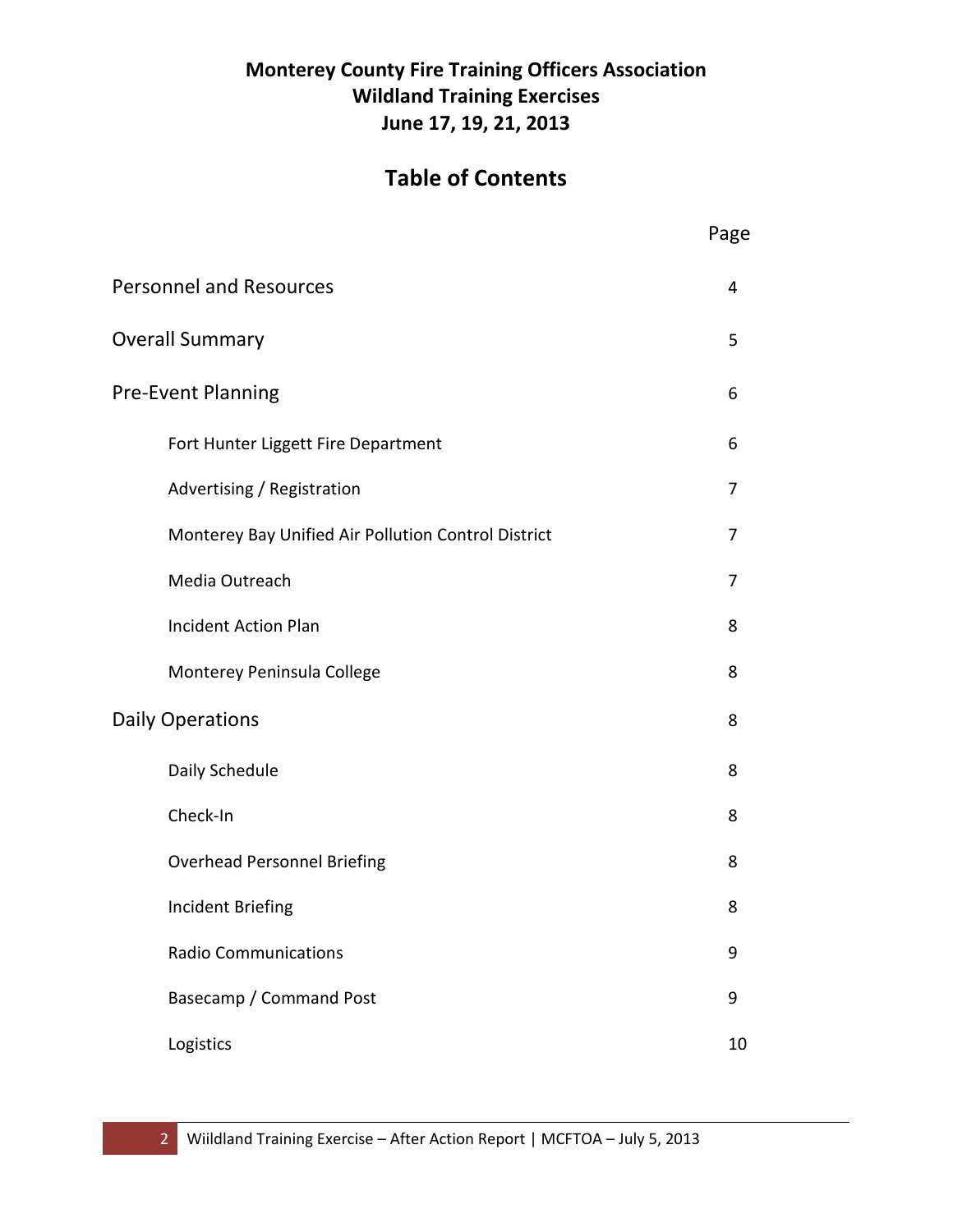| <b>Food Unit</b>                          | 10 |
|-------------------------------------------|----|
| Medical / Injuries                        | 10 |
| Student Instruction / Live-Fire Scenarios | 10 |
| <b>Water Supply</b>                       | 11 |
| <b>Traffic Control</b>                    | 11 |
| Mop-Up Activities                         | 11 |
| Post Incident Briefing                    | 11 |
| <b>Post-Exercise Activity</b>             | 12 |
| <b>Certificates of Participation</b>      | 12 |
| <b>Certificates of Appreciation</b>       | 12 |
| Financial                                 | 12 |
| <b>After Action Report</b>                | 12 |
| Attachments                               |    |
| <b>Overhead Personnel List</b>            | 13 |
| Resource List                             | 14 |
| <b>Informational Flier</b>                | 15 |
| <b>News Advisory</b>                      | 16 |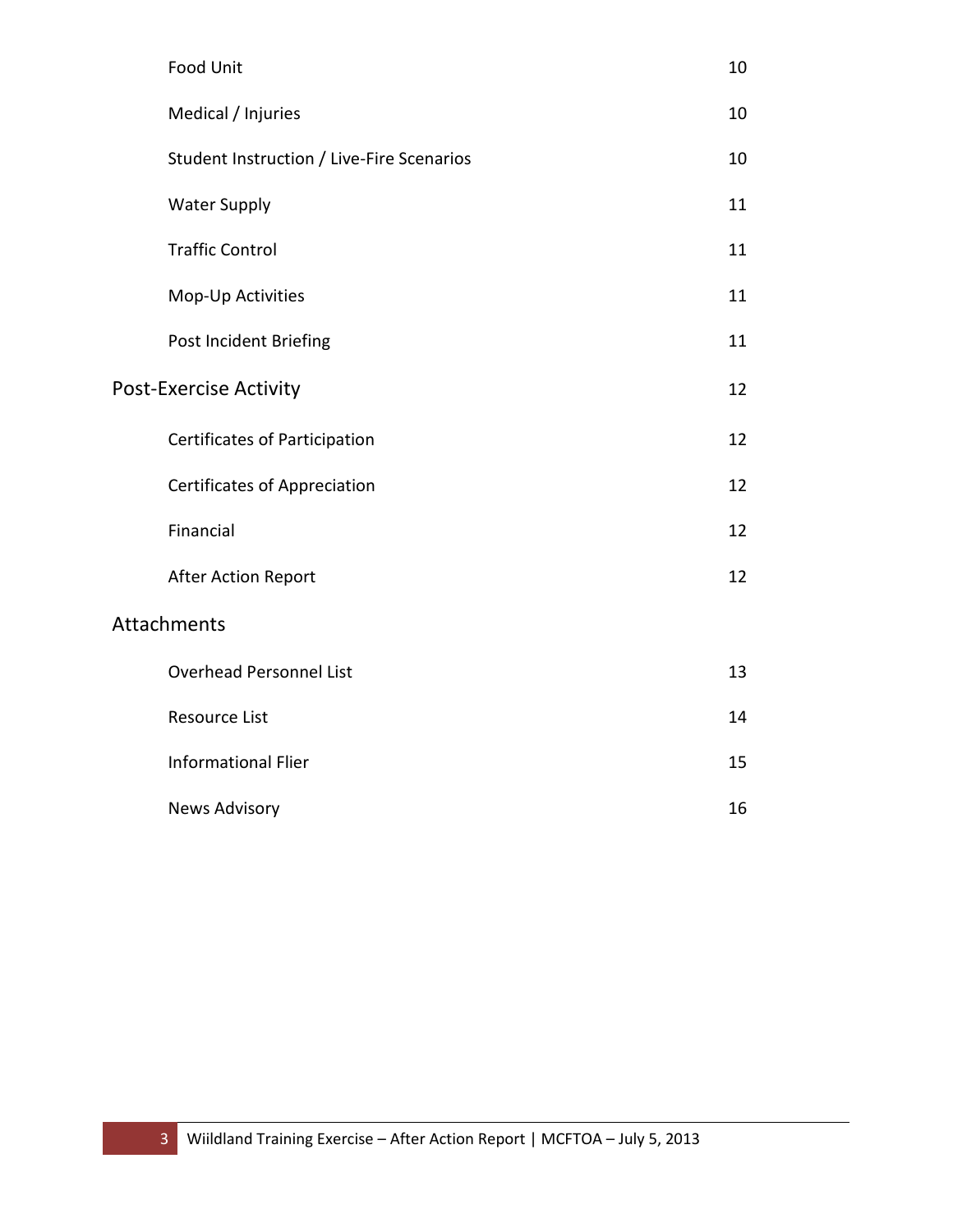#### Resources and Personnel:

#### June 17, 2013:

| <b>Total Participants:</b>     |     | 38 | IC:                 | Orman       |
|--------------------------------|-----|----|---------------------|-------------|
| <b>Total Engine Companies:</b> |     | 6  | Safety Officer:     | Leist       |
| <b>Water Tenders:</b>          |     | 2  | Asst. Safety        | Hinckley    |
| Comm. Unit:                    |     | 1  | Plans / PIO:        | D. Gearhart |
| Agencies:                      |     |    | Strike Team Leader: | Loomis      |
| Marina                         | (1) |    | Instructor:         | Lindsey     |
| <b>Spreckles</b>               | (1) |    | Instructor:         | O'Connell   |
| Cachagua                       | (1) |    | Instructor:         | Robbert     |
| <b>MCRFD</b>                   | (1) |    | Food Unit:          | J. Gearhart |
| Greenfield                     | (1) |    | Agency Rep.         | Hewston     |
| <b>CAL Fire BEU</b>            | (1) |    |                     |             |

#### June 19, 2013:

| <b>Total Participants:</b>     |     | 34 | IC:                        | Arista      |
|--------------------------------|-----|----|----------------------------|-------------|
| <b>Total Engine Companies:</b> |     | 6  | Safety Officer:            | Hinckley    |
| <b>Water Tenders:</b>          |     | 2  | Plans / PIO:               | D. Gearhart |
| Comm Unit:                     |     | 1  | Food Unit:                 | J. Gearhart |
| Agencies:                      |     |    | <b>Strike Team Leader:</b> | Lemos       |
| Marina                         | (1) |    | Instructor:                | Hanzelka    |
| <b>MCRFD</b>                   | (1) |    | Instructor:                | O'Connell   |
| Spreckles                      | (1) |    | Instructor:                | Robbert     |
| Cal Fire BEU                   | (1) |    | Instructor:                | Jensen      |
| <b>Big Sur</b>                 | (1) |    | Agency Rep.                | Minetti     |
| Seaside                        | (1) |    |                            |             |

#### June 21, 2013:

| <b>Total Participants:</b>     |     | 36 | IC:                        | Loomis         |
|--------------------------------|-----|----|----------------------------|----------------|
| <b>Total Engine Companies:</b> |     | 5  | Safety Officer:            | Hinckley       |
| <b>Water Tenders:</b>          |     | 2  | Asst. Safety:              | Lundgren       |
| Comm Unit:                     |     | 1  | Plans / PIO                | D. Gearhart    |
| Agencies:                      |     |    | Food Unit:                 | J. Gearhart    |
| <b>Big Sur</b>                 | (1) |    | <b>Strike Team Leader:</b> | Lemos          |
| <b>MCRFD</b>                   | (1) |    | Instructor:                | O'Connell      |
| Spreckles                      | (1) |    | Instructor:                | Lindsey        |
| Cal Fire BEU                   | (1) |    | Instructor:                | <b>Skrabak</b> |
| Cachagua                       | (1) |    | Instructor:                | Jensen         |
|                                |     |    | Agency Rep.                | Minetti        |

Total Engines: 17 Total Personnel: 108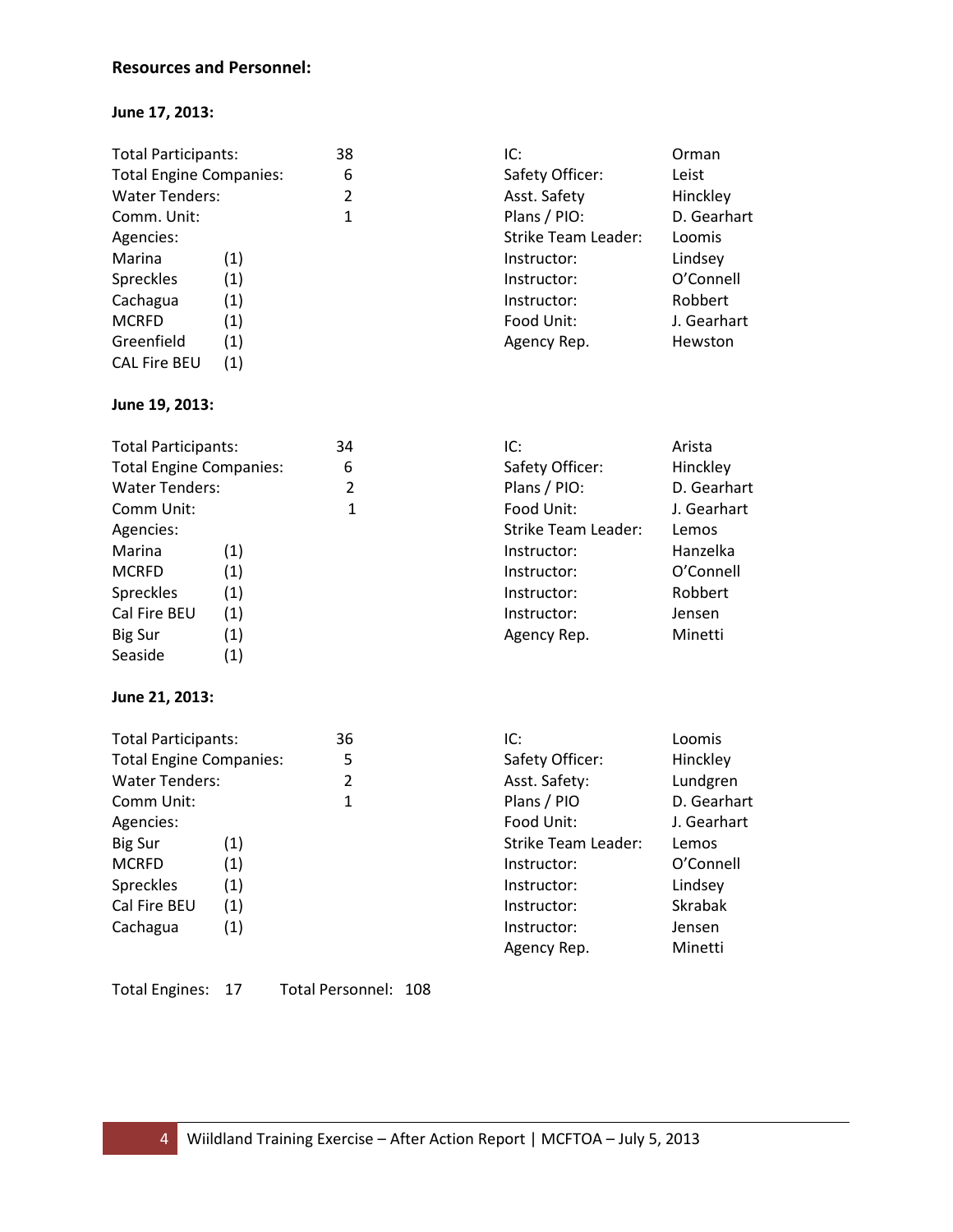#### Overall Summary:

Following the wildland training exercises in 2012, the MCFTOA decided to continue with the same format that was used during the 2012 exercises. The goal was to provide at least three single-day wildland firefighting training exercises for Monterey County fire agencies and personnel at Fort Hunter Liggett. The three day format was selected to provide training opportunities on all three days of the 48 / 96 work schedule. This format would allow agencies the opportunity to send on-duty personnel from each of the three shifts in addition to the flexibility of deploying resources and personnel based on the needs and abilities of the agency. Being that the overall cost of the exercises was considered reasonable in 2012, the MCFTOA decided to continue offering the training at no cost to the participating agencies.

The overall goal of the training exercises was to provide live-fire wildland firefighting training under realistic conditions. This goal was indeed met by repeated live-fire scenarios presented to the engine companies during each day of instruction.

The exercises were designed as advanced live-fire wildland firefighting training. Agencies were strongly advised to have participating personnel already trained in wildland safety procedures, wildland firefighting tactics and operations, and fire shelter deployment. Having this accomplished prior to the exercises allowed for the maximum time available dedicated to live-fire training.

Overhead personnel and instructional staff were recruited from various Monterey County fire agencies and repeated notices were sent to all agencies asking for overhead personnel support. The minimum operational overhead staffing needed to support a single Strike Team, (5-7 engines) was established as (1) Incident Commander, (1) Safety Officer, (1) Strike Team Leader, and (3) Instructors. Additionally, a minimum standard of (1) water tender per strike team was also established.

Prior to the exercises, a participation goal was established at between 10-14 engine companies per day. This would allow for (2) Strike Teams, with between  $5 - 7$  engine companies per Strike Team, each operating in one of the 5 available branches. Total participation was ultimately determined by the amount of overhead personnel available to support each day of training.

During the exercises the span of control remained at a reasonable level based on the amount of overhead personnel and student participation. Additional student participation would have required an increase in overhead personnel and logistical support from Monterey County fire agencies. As it was, overall agency participation was lower than anticipated. With the lower participation, a single Strike Team was formed each day which allowed for a more desirable student to instructor ratio.

One significant change employed in 2013 from 2012, and from all other previous wildland training exercises hosted by the MCFTOA, was changing the grouping of participating engines from Branches to Strike Teams. Previous groupings of engines would be designated as "Branches" operating at locations also referred to as a "Branch." As an example, Branch 1, with a Branch Director, would operate in a designated area also identified as "Branch 1." This limited flexibility if the need arose to move a Branch, such as Branch 2 to a different area known as Branch 4. This would cause confusion since Branch 2 was now in Branch 4 but would need to maintain the designator of Branch 2. In previous Wildland Fire Schools an assigned Branch would typically remain within their assigned areas and relocation of Branches was uncommon.

In order to provide more flexibility for moving groups to different areas, and to remain consistent with current out-of-county or in-county deployments, the grouping designations were changed to Strike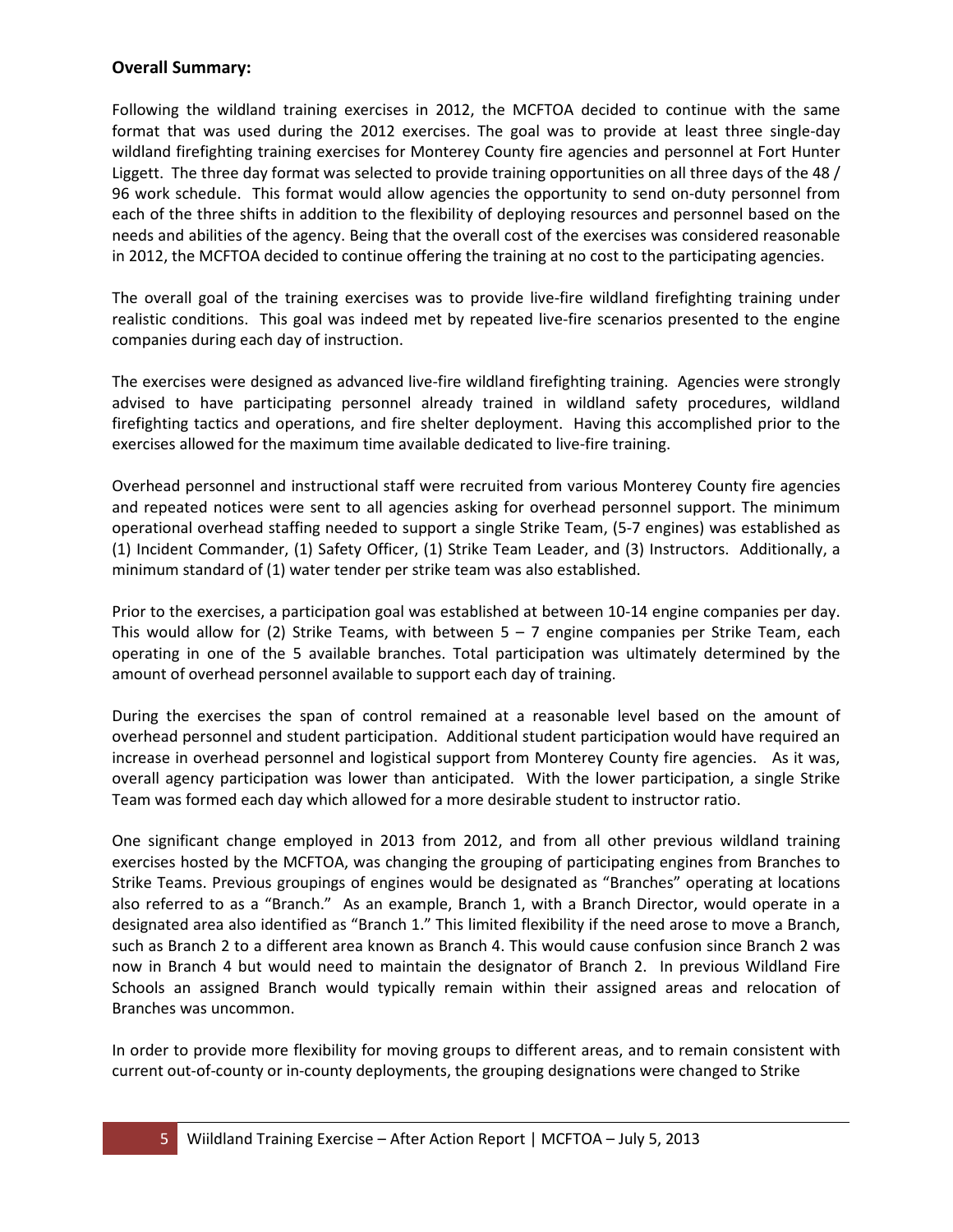Teams with corresponding identifiers of 2175 and if needed, 2176. If the need arose, and ST 2175 was operating in Branch 2 and required relocation to Branch 4, it was a simple process of re-assigning ST 2175 to Branch 4. This allowed the group to retain the designator ST 2175 regardless of where the group was operating.

The use of "Division" designators was considered for identifying a specific training area but was determined that this could also lead to confusion when scenario Incident Commanders would identify locations within their scenario as Divisions such as Division Alpha and Division Zebra. All things considered, the use of Strike Team designators for grouping engines was the most effective method considered and utilized for the 2013 format.

Based on the desired outcome, the overall goal of providing high-quality live-fire wildland firefighting training for Monterey County fire agencies was unquestionably achieved. Participating engine companies were able to form up as a Strike Team, with a Strike Team Leader, and engage in multiple live-fire wildland firefighting training scenarios under extremely realistic conditions. Engine companies were encouraged to practice techniques based on their agency's policies and procedures. Additional training opportunities included a check-in process, incident briefing, review of the IAP, safety briefing, vehicle inspection, radio communications, mobile fire attack, incident command principles, working with other agencies, size-up, resource deployment, fire behavior and weather monitoring, drafting procedures, off-road driving, fire extinguishment techniques, crew leadership, base camp operations, ICS 214 usage, and mop-up procedures.

Along with the operational and logistical successes of the exercises, a concern should be given to the decrease in agency participation from 2012 to 2013. In 2012 there were 159 total participants compared to 108 in 2013. This was approximately a 32% decrease in total participants from 2012 to 2013. Additionally, there were 31 participating engine companies in 2012 and 17 in 2013. This accounted for a 55% decrease in engine company participation between the two years. Also of note is the overall participation of Monterey County fire agencies. Even though the training was provided at no cost, of the 18 fire agencies in Monterey County, excluding the U.S. Forest Service, 8 departments sent engine companies equating to only 44% participation from Monterey County fire agencies.

#### Pre-Event Planning:

#### FHL Fire Department:

In early February 2012, I met with Interim Fire Chief Clinton Tolle of the Fort Hunter Liggett Fire Department to review the conceptual plan, confirm the proposed dates, and select the appropriate burn areas. The FHL fire department agreed to submit the Training Support Request to Range Control and we agreed to develop a daily Incident Action Plan. An agreement was made to support the FHL fire department with prescribed burning on the days of the exercises if needed.

On June 6, 2013, I met with Assistant Chief Jeff Minetti at Fort Hunter Liggett and discussed the potential for additional burn areas. Chief Minetti provided us with additional burn areas that expanded the training areas from 2 branches to 5 branches. These additional areas increased our total allowable burn areas from approximately 264 acres to approximately 1046 total acres. During the exercises, we were in contact with Fort Hunter Liggett FD for the possibility of them providing additional overhead and water tender support. As the exercises progressed, these additional resources were not needed.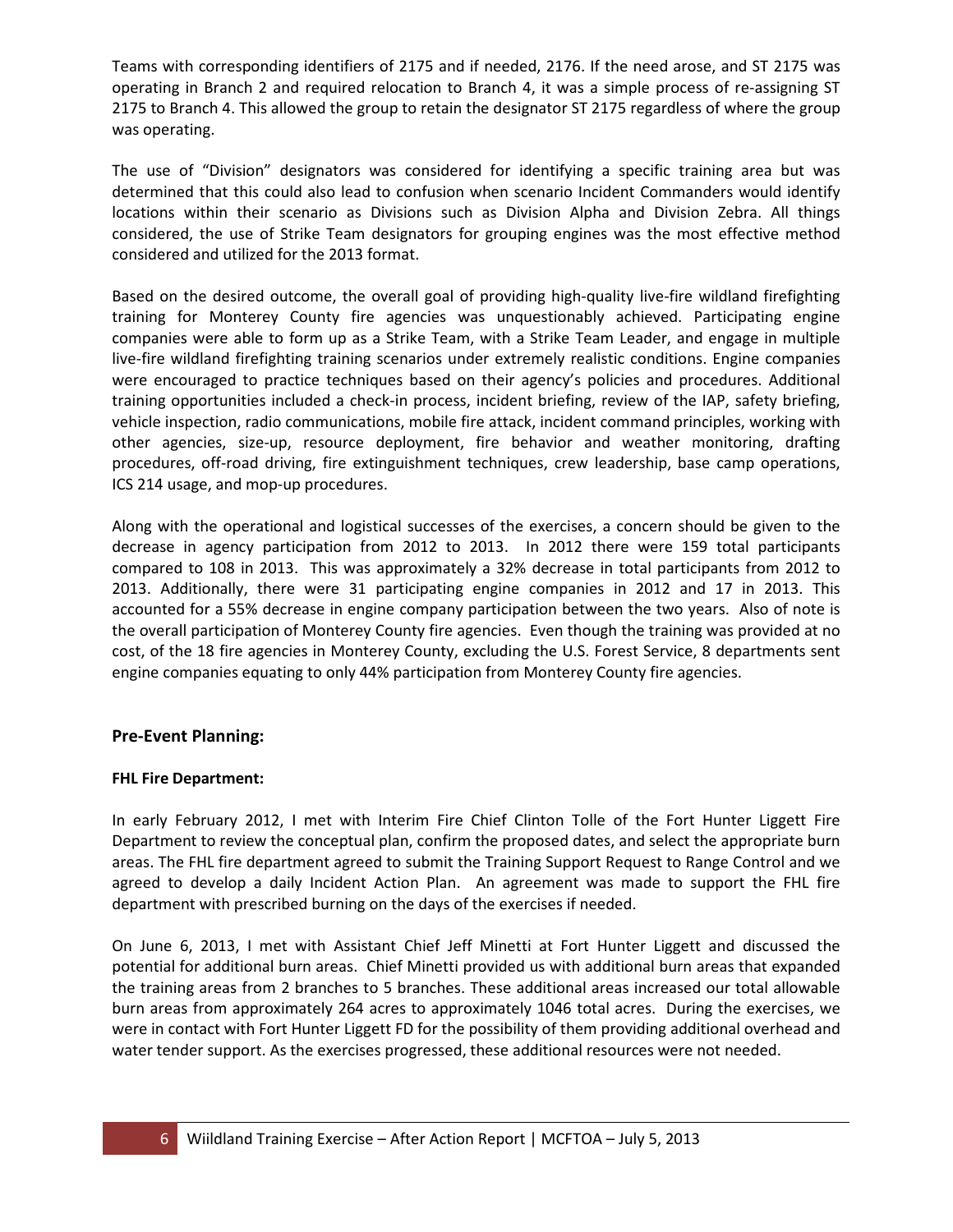#### Advertising / Registration:

Notices were sent to all Monterey County fire agencies at least 3 times prior to the exercises. The notice contained an informational flier and an electronic PDF "fill-in" registration form that was designed to be completed and returned via email. An initial registration deadline for Monterey County agencies was set for May 17<sup>th</sup>, 2013 and then extended to May 24<sup>th</sup>. The initial plan was to allow registration outside Monterey County following the established Monterey County deadline. However, due to a low number of confirmed overhead personnel at the time, the decision was made to continue with limiting participation to within Monterey County.

On June 3, 2013, a total of 23 engine companies had registered or verbally indicated they would attend. After this date, and due to various reasons, several engine companies rescinded their intended participation. At the end of the three days of training, a total of 17 engine companies actually attended and participated. The most significant participation decrease was on Friday June  $21<sup>st</sup>$  where 10 engine companies had indicated attendance and a total of 5 companies actually attended.

Newly employed this year was a PDF "fill-in" registration form. The needed information could be typed in and then returned via email in the same format. Although this method appeared to be rather straightforward, of the 9 agencies that attended, or committed to attending, only 4 agencies returned the forms in the requested format. The agencies that did not return the forms responded either by direct email, verbal response, or an incompatible format.

#### Monterey Bay Unified Air Pollution Control District:

Prior to the exercises, the MBUAPCD was contacted both by verbal notification and a follow-up email. The MBUAPCD requested a "same-day" notification for the three days of training. This request was fulfilled by a phone call to the MBUAPCD office on the morning of each exercise. Information concerning the training exercises appeared on the MBUAPCD website in the "Prescribed Burn" section prior to the training.

#### Media Outreach:

A News Advisory was sent to numerous local media outlets prior to the exercises. Before being sent to the media, the News Advisory was approved by the Public Affairs Office at Fort Hunter Liggett. A total of two media outlets responded to the advisory. KSBW TV-8 called during the exercise on Monday June  $17<sup>th</sup>$  and requested that we take several pictures of the activities and email the pictures to them. The pictures were taken as requested and emailed to KSBW the same day. It is unknown if the photographs were used by KSBW.

On Wednesday June 19th, a reporter and photographer from the Monterey County Herald attended the exercise. The two were escorted at all times by the PIO and given exclusive access to the activities and attending personnel. On Sunday June  $23^{rd}$ , a front-page article covering the exercises appeared in the Monterey County Herald.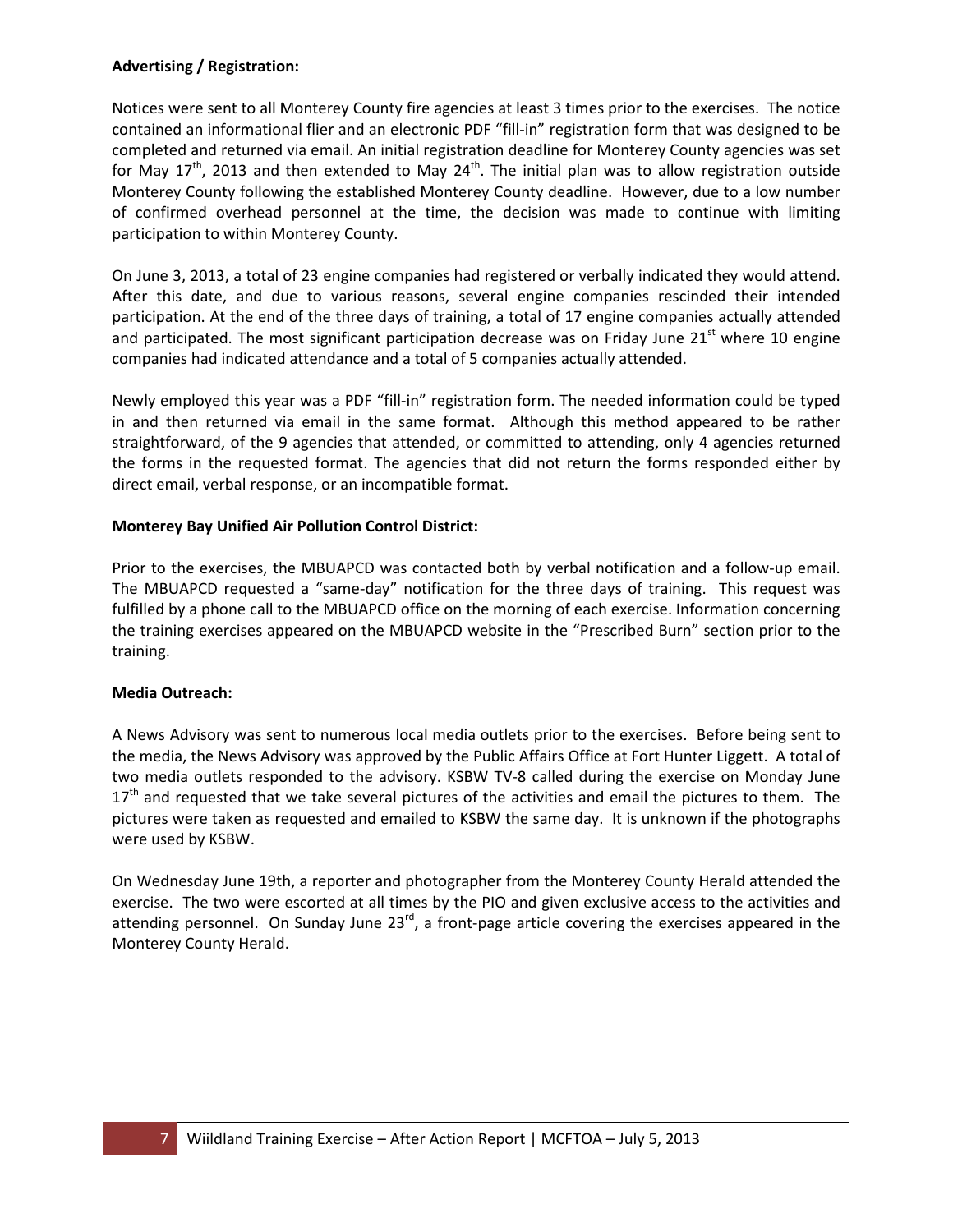#### Incident Action Plan:

A comprehensive and updated Incident Action Plan was developed for each day of the exercises. Twenty-five Incident Action Plans were available on the morning of each exercise. Each engine company and overhead personnel received an IAP at check-in. IAP's were updated specific to each day.

#### Monterey Peninsula College:

Per agreement with Monterey Peninsula College, the exercises were divided into three separate sessions, June 17, 19, and 21. This allowed us to capture all attendees including those who attended more than one session. Of the 108 total participants, 107 applications were completed and submitted to MPC for approval. One participant requested that his application not be submitted since the additional credit would change his degree requirements. With the 107 applications submitted, an estimated reimbursement of \$856.00 is anticipated.

#### Daily Operations:

#### Daily Schedule:

| 0830-0900 | Check-In                                |
|-----------|-----------------------------------------|
| 0900-0915 | <b>Overhead Personnel Briefing</b>      |
| 0920-0940 | <b>Incident Briefing</b>                |
| 0950-1030 | Instruction / Additional Safety Review  |
| 1030-1230 | Firing Operations / Live-Fire Scenarios |
| 1230-1330 | Lunch                                   |
| 1330-1630 | Firing Operations / Live-Fire Scenarios |
| 1630-1700 | Mop-up                                  |
| 1700-1730 | Post Incident Briefing                  |

#### Check-In:

Resource and personnel Check-In occurred each day from 0830-0900 hours. All resources and personnel were accounted for on the Apparatus / Personnel Check-In Rosters. Liability waiver forms were completed and received from 100% of the personnel attending. Each engine company was given an Incident Action Plan, (1) case of water, (35 individual units) and every attendee was offered a 2010 Incident Response Pocket Guide.

#### Overhead Personnel Briefing:

An overhead personnel briefing led by the Planning Section Chief was conducted each day prior to the general incident briefing. During this briefing, a complete review of the IAP was performed and daily training objectives were agreed upon.

#### Incident Briefing:

Following the Overhead Personnel Briefing, and prior to the start of the daily training, an Incident Briefing was conducted and attended by all personnel. During the incident briefing the IAP was reviewed, the safety message was covered by the Safety Officer, the training expectations were conveyed, and the daily schedule was provided.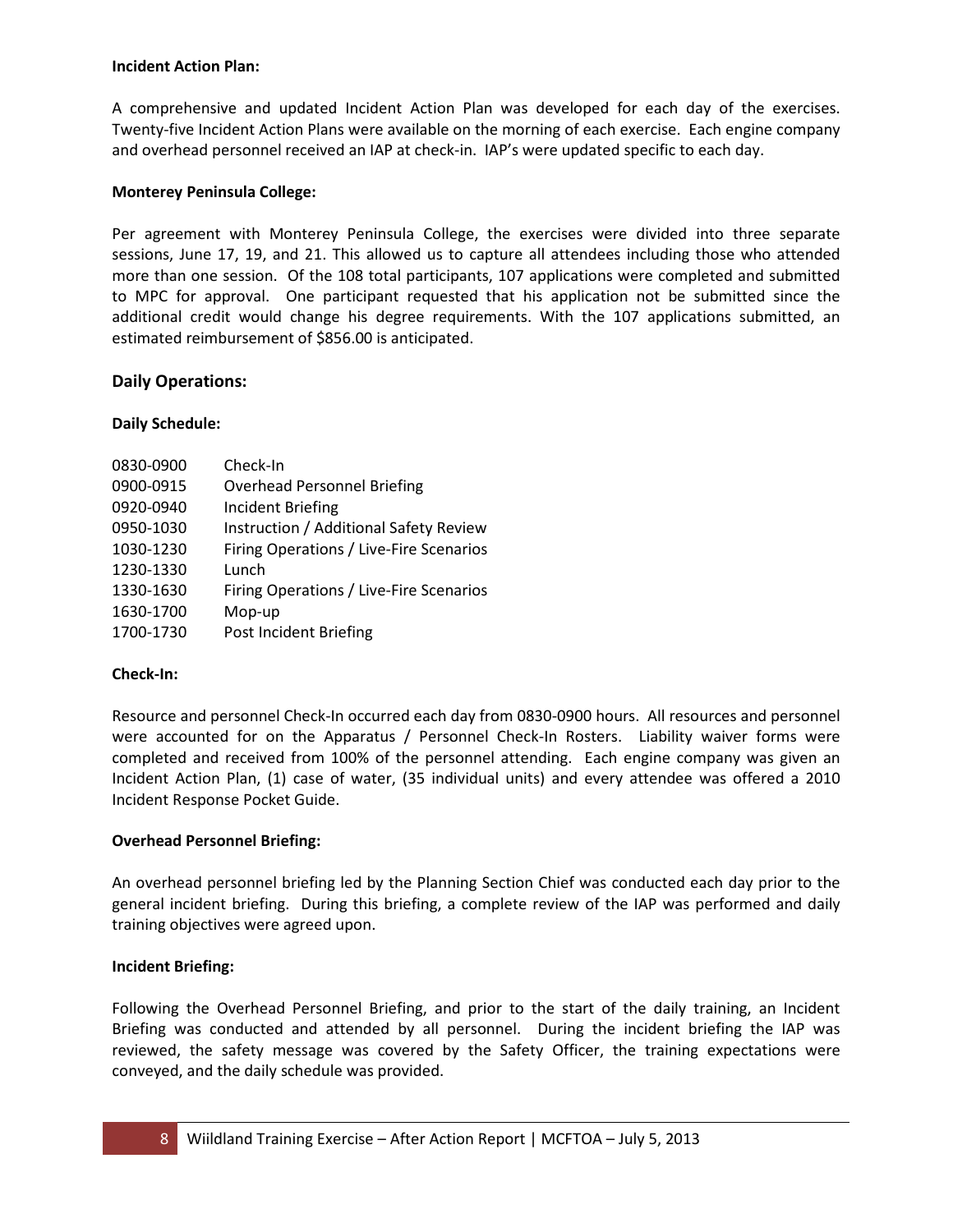#### Radio Communications:

Radio communications for the exercises utilized the Monterey County fire service communication system. Being that all fire agencies in Monterey County utilize the same Kenwood portable and mobile radios with common frequency lists, radio operation and device use was consistent with all participants. Monterey County fire service Tactical 1 and Tactical 2 were authorized for use by Monterey County Emergency Communications. Command frequency was VFIRE 22 and the designated Strike Team operated on MoCo Tactical 1. Due to the relatively flat terrain, communications were "line of sight" and a repeater system was not needed. An issue did arise with radio communications that was attributed to PL protection on several portable radios. Once identified, this issue was corrected by utilizing the "Monitor" feature on the radios.

Command / Communication Unit 5390 from the Salinas Fire Department was present and in operation on all three days. The primary operator of Command 5390 served as the Communications Unit Leader and several other operators served as exercise dispatchers and conducted Command 5390 operations training. Command 5390 provided a valuable resource in that the unit was able to establish a reliable radio communication link with the Fort Hunter Liggett Fire Dispatch, provided a "cell site" for Verizon cell phone users which greatly increased our ability to have cell phone coverage, offered a Wi-Fi signal for Internet access, had an elevated camera to monitor activities which could be streamed to a remote site, and constantly monitored and recorded the localized weather. Additionally, the Communication Unit Leader was able to problem solve radio communications issues and provide technical expertise. Command 5390 also had a cache of Kenwood TK-280 portable radios that were available for use as needed.

Also, the Monterey Regional Airport District Fire Department provided (10) Kenwood TK-290 portable radios for use as needed.

User radio communications generally worked well and showed marked improvement as each day progressed. However, several communication issues were identified that interfered with effective and clear radio communications. Issues identified were users speaking too fast, speaking too loudly which caused over-modulation, incomplete transmissions, and keying the microphone after beginning speaking. All of these issues resulted in compromised radio communications which required repeated transmissions. Other issues included inadvertent "open-carrier" transmissions, and transmitting on the wrong frequency.

An additional radio communication issue encountered was engine companies identifying a training scenario as "Stony Command" or "Stony IC." These identifiers were actually assigned to the Exercise Incident Commander and were not intended to be used for identifying the IC of a scenario. This issue was quickly identified and participants were advised to use alternate identifiers for naming a scenario.

#### Basecamp / Command Post:

A Basecamp and Incident Command Post were established just off of Nacimiento-Fergusson Road about 1.2 miles west of Lower Stony Creek Reservoir. This area also served as the apparatus staging area and the check-in location. The Basecamp contained two portable toilets and a hand washing unit that were contracted from A&G Pumping for all three days. The total cost for the units was \$200.00. The total of \$200.00 for the week was a discounted price provided by A&G Pumping. Also located at the Basecamp were the Food Unit, the Medical Unit, and the Communications Unit.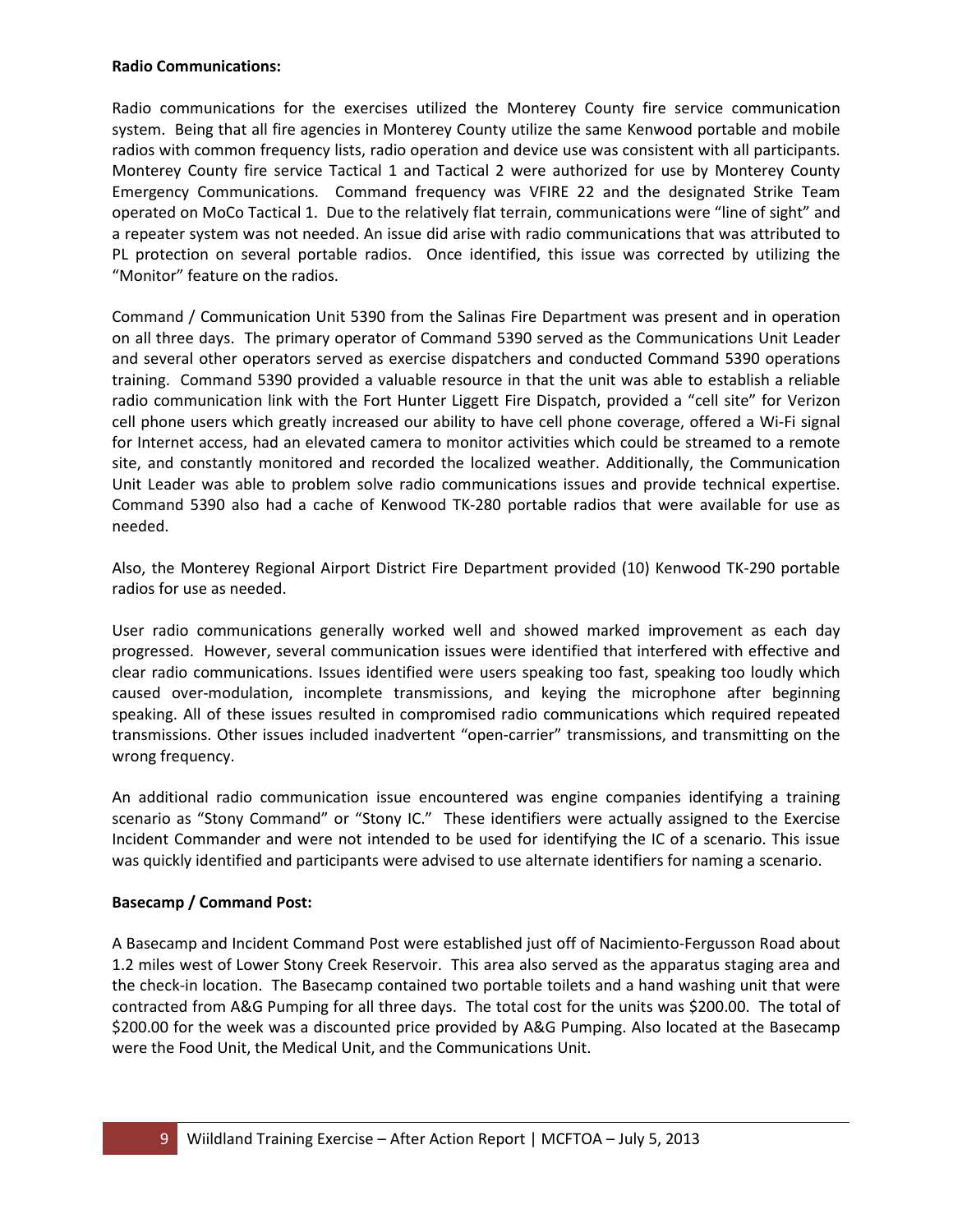#### Logistics:

The MCFTOA wildland trailer was delivered to the training area by personnel from the Monterey County Regional Fire District and remained at the site for the entire week. At night, the trailer was moved nearby to the military training village in an area not visible from the road. Having the trailer available at the site greatly increased the convenience of storage in between training days. Items used from the trailer included two "easy up" canopies, several ice chests, trash containers, traffic cones, barricades, "Drop Point" signs, tables, and chairs. The Gearhart's provided one "easy up," several tables, a portable BBQ, and other Food Unit supplies. The Seaside Fire Department provided (2) "Fire Department Training Ahead" traffic signs and a portable generator which was utilized by the Food Unit. At the conclusion of the exercises on June  $21<sup>st</sup>$ , the wildland trailer was returned to the MCRFD Toro Station by MCRFD personnel.

#### Food Unit:

The MCFTOA provided lunch with hot food and cold beverages to all participants on all three days of the exercises. Outside the designated lunch period, cold beverages were available to the participants. Surplus food items were donated to the Monterey County Regional Fire District Chualar and Toro fire stations during the return trip from the exercises on June  $21<sup>st</sup>$ . Beverages and snacks still remain including (8) cases of water. Surplus items will be used for future MCFTOA monthly meetings and other events sponsored by the MCFTOA.

Total food / beverage and food supply cost for the three days was \$1118.56. This equates to \$372.85 per day. Based on the total attendance, food /beverage and food supply cost amounted to \$10.35 per person. (Prior to MPC re-imbursement)

#### Medical Incidents / Injuries:

During the three days, one over-exertion / fatigue incident was reported on June  $21<sup>st</sup>$ . The individual was immediately evaluated and treated by on-site paramedic personnel from engine 7331. After initial evaluation, the individual was taken to Command 5390 by the Safety Officer for cooling and monitoring. The Safety Officer remained with the individual for approximately 45 minutes monitoring diagnostic signs. The individual remained on site but did not participate in further training. Notification was made to the fire chief from the individual's employing agency. The individual was later left in care of the supervisor from individual's engine company.

#### Student Instruction / Live-Fire Scenarios:

Following the morning incident briefing, all engine companies and overhead personnel conducted a radio check on the assigned frequencies. Participants then formed as a Strike Team and moved to their assigned branch. Prior to the live-fire operations, the assigned Instructors provided verbal instruction on the training expectations, scenario parameters, mobile attack extinguishing techniques, and further safety considerations.

The live-fire portion of the instruction was dedicated to engine company mobile attack operations. Mobile attack scenarios were designed by the Strike Team Leader and Strike Team Instructors. Strike Team Instructors also served as Firing Officers and carried out the scenario firing plan. Each live-fire burn was limited in size to between 1 and 3 acres. All participants were given multiple opportunities for live-fire mobile attack, initial size-up, incident command, and radio communications.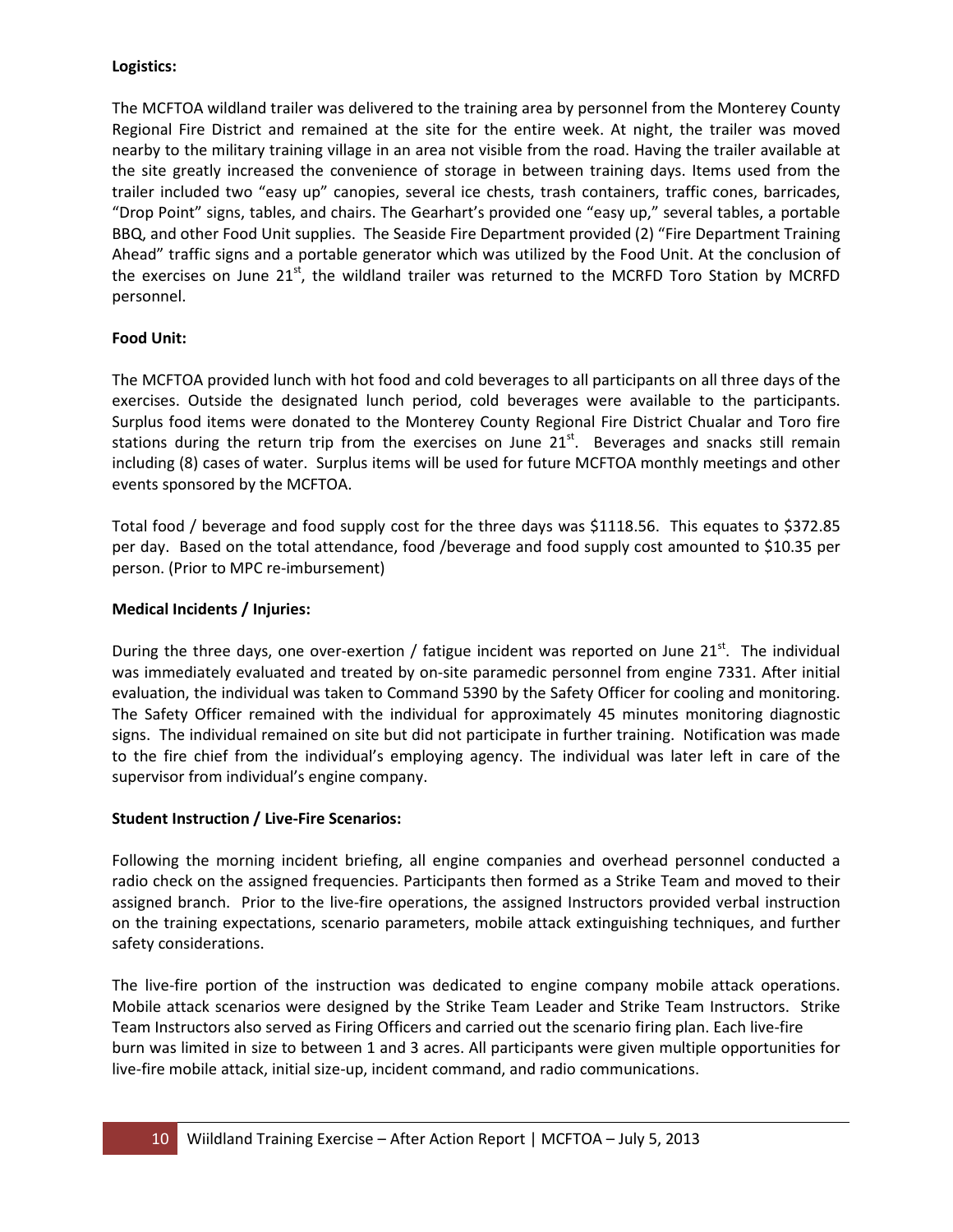During the live-fire scenarios, Strike Team Instructors monitored student performance and provided feedback as needed.

Prior to each live-fire scenario, a weather reading was obtained to ensure conditions did not exceed the established burning prescription. Hourly weather readings were also taken and recorded to ensure continued adherence to the burn prescription.

On Wednesday, June 19<sup>th</sup>, engine 5531 experienced electrical problems and was taken out of service. FHL fire department personnel assisted with the troubleshooting of the vehicle. Personnel from engine 5531 were re-distributed to remaining engines that had available space.

#### Water Supply:

Water supply was provided by (2) agency water tenders each day. The Big Sur Volunteer Fire Brigade provided a tender on two of the days, and the MCRFD provided tenders on all three days. Water was drafted from the nearby Nacimiento River for re-filling the water tenders. On Monday June 17, a portable "fold-a-tank" was placed at Drop Point 2 by Water Tender 7840. During a live-fire scenario, a tarp that was placed underneath the "fold-a-tank" sustained fire and heat damage. On Wednesday June  $19^{th}$ , and Friday June  $21^{st}$ , water tenders supplied water directly to engines without using portable "fold-a-tanks."

#### Traffic Control:

Prior to burning operations, "Fire Department Training Ahead" traffic signs were placed on Nacimiento-Fergusson Road on the East and West ends of the assigned training areas. Additionally, when smoke conditions obscured visibility on Nacimiento-Fergusson Road, traffic control measures were instituted to ensure safe passage by private vehicles on the public road.

#### Mop-Up Activities:

Mop-Up activities were conducted at the conclusion of each training day. Mop-up was performed based on the established criteria of all completely extinguished material 100 feet in from the roadways. Several oak trees and fallen snags proved to be a challenge during mop-up operations.

#### Post Incident Briefing:

Following each day of training, and prior to units being released from training a post incident briefing was conducted with all personnel. A review of the daily activities was conducted along with an advisement given to engine companies to perform a vehicle inspection prior to leaving the training area and to drive with caution when returning to their home bases.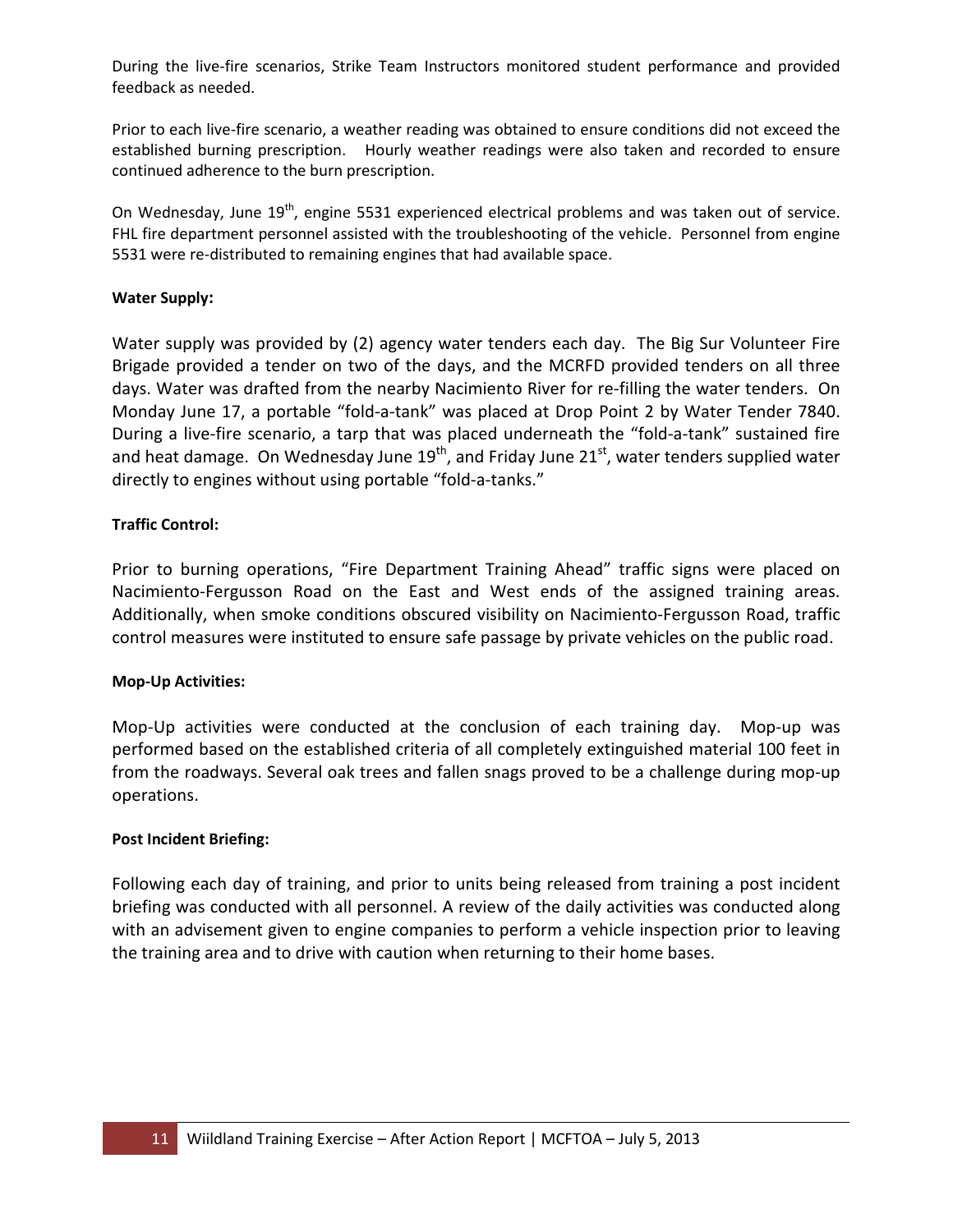#### Post Exercise Activity:

#### Certificates of Participation:

All personnel who attended the training exercises were provided with a Certificate of Participation indicating the date, amount of hours, and a brief description of the training.

#### Certificates of Appreciation:

All overhead and support personnel were provided with a Certificate of Appreciation from the MCFTOA. Additionally, agencies that provided support or supplies were also provided with a Certificate of Appreciation.

#### Financial:

Total cost for the three-day training exercises was \$ 1676.14. A general breakdown of expenses follows:

| Food / Food Supplies / Beverages: |                        | 1086.56       | $( $1118.56 - $32.00$ water buy back)               |        |
|-----------------------------------|------------------------|---------------|-----------------------------------------------------|--------|
| <b>Portable Toilets:</b>          |                        | 200.00        |                                                     |        |
| Certificates:                     |                        | 20.47         |                                                     |        |
| <b>Photo Mailers:</b>             |                        | 16.25         |                                                     |        |
| <b>Certificate Mailing:</b>       |                        | 24.57         |                                                     |        |
| <b>Gasoline Reimbursement:</b>    |                        | 296.29        |                                                     |        |
|                                   | <b>Total Expenses:</b> | 1644.14       |                                                     |        |
| (MPC re-imbursement)              | Revenue:               | 856.00        |                                                     |        |
|                                   | Net Expense:           | 788.14        |                                                     |        |
|                                   |                        | Per Day Cost: |                                                     | 262.71 |
|                                   |                        |               | Individual Personnel Cost:<br>(108 total personnel) | 7.29   |

#### After Action Report:

Within 30 days from the conclusion of the Wildland Training Exercises, the Wildland Training Exercise Coordinator submitted a comprehensive After Action Report to the MCFTOA.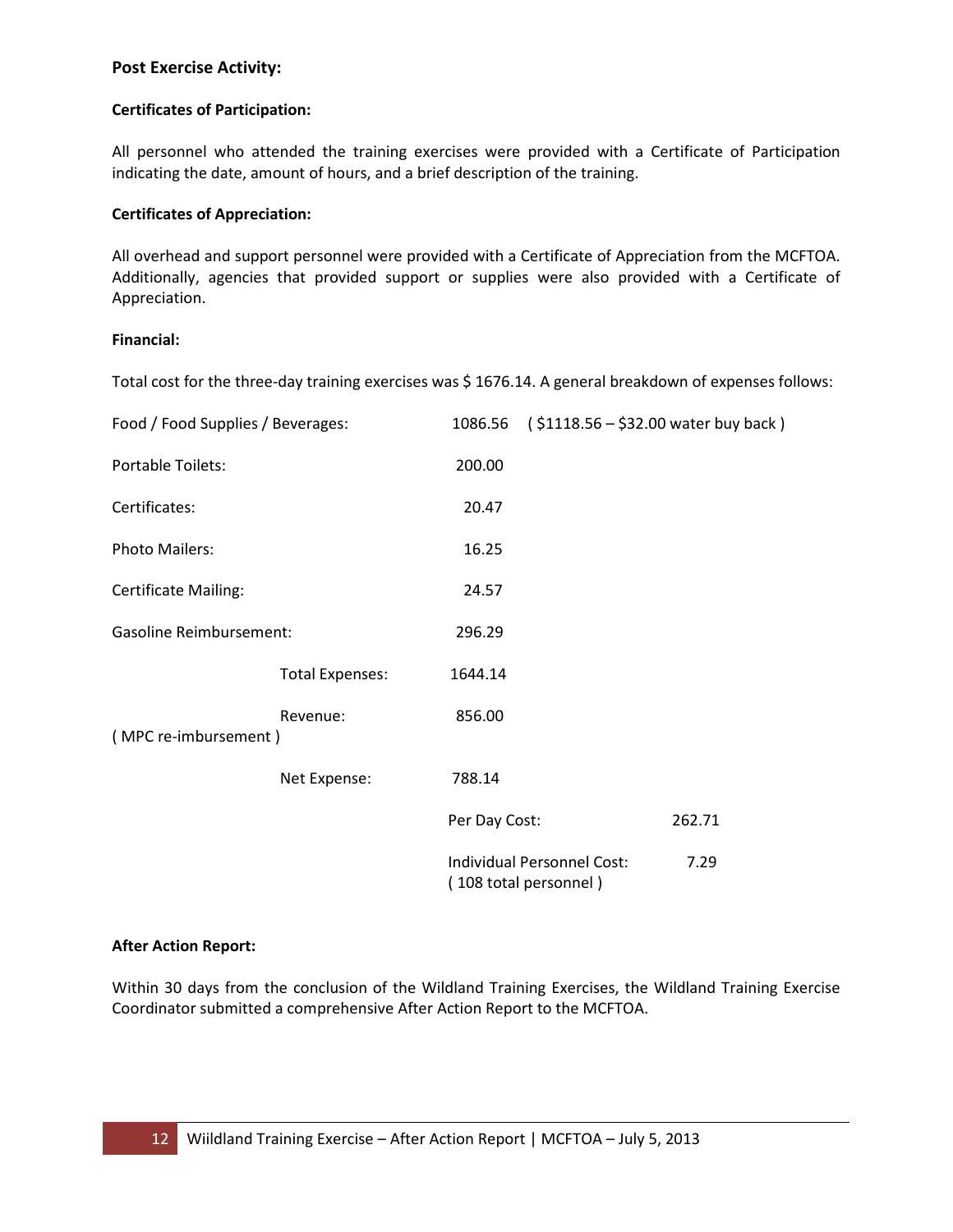# Monterey County Fire Training Officers Association Wildland Training Exercise - June 17, 19, 21, 2013 Finalized Overhead Personnel List

|                                | June 17 <sup>th</sup> | June 19 <sup>th</sup> | June 21st            |
|--------------------------------|-----------------------|-----------------------|----------------------|
| <b>Incident Commander:</b>     | Chris Orman           | Humberto Arista       | <b>Brett Loomis</b>  |
| PIO:                           | Dan Gearhart          | Dan Gearhart          | Dan Gearhart         |
| <b>Planning Section Chief:</b> | Dan Gearhart          | Dan Gearhart          | Dan Gearhart         |
| <b>Operations:</b>             |                       |                       |                      |
| <b>Safety Officer:</b>         | <b>Troy Leist</b>     | <b>Brad Hinckley</b>  | <b>Brad Hinckley</b> |
| <b>Assistant Safety:</b>       | <b>Brad Hinckley</b>  |                       | John Lundgren        |
| <b>Strike Team Leader:</b>     | <b>Brett Loomis</b>   | Ron Lemos             | Ron Lemos            |
| Instructor                     | Patrick O'Connell     | Patrick O'Connell     | Patrick O'Connell    |
| Instructor:                    | Deano Lindsey         | Peter Robbert         | Deano Lindsey        |
| Instructor:                    | Peter Robbert         | Eric Hanzelka         | <b>Todd Skrabak</b>  |
| Instructor:                    |                       | Dave Jensen           | Dave Jensen          |
| Instructor:                    |                       |                       |                      |
| SOFR:                          |                       |                       |                      |
| SOFR:                          |                       |                       |                      |
| <b>Comm Unit Leader:</b>       | Sam Klemek            | Sam Klemek            | Sam Klemek           |
| Finance / Food Unit:           | Julie Gearhart        | Julie Gearhart        | Julie Gearhart       |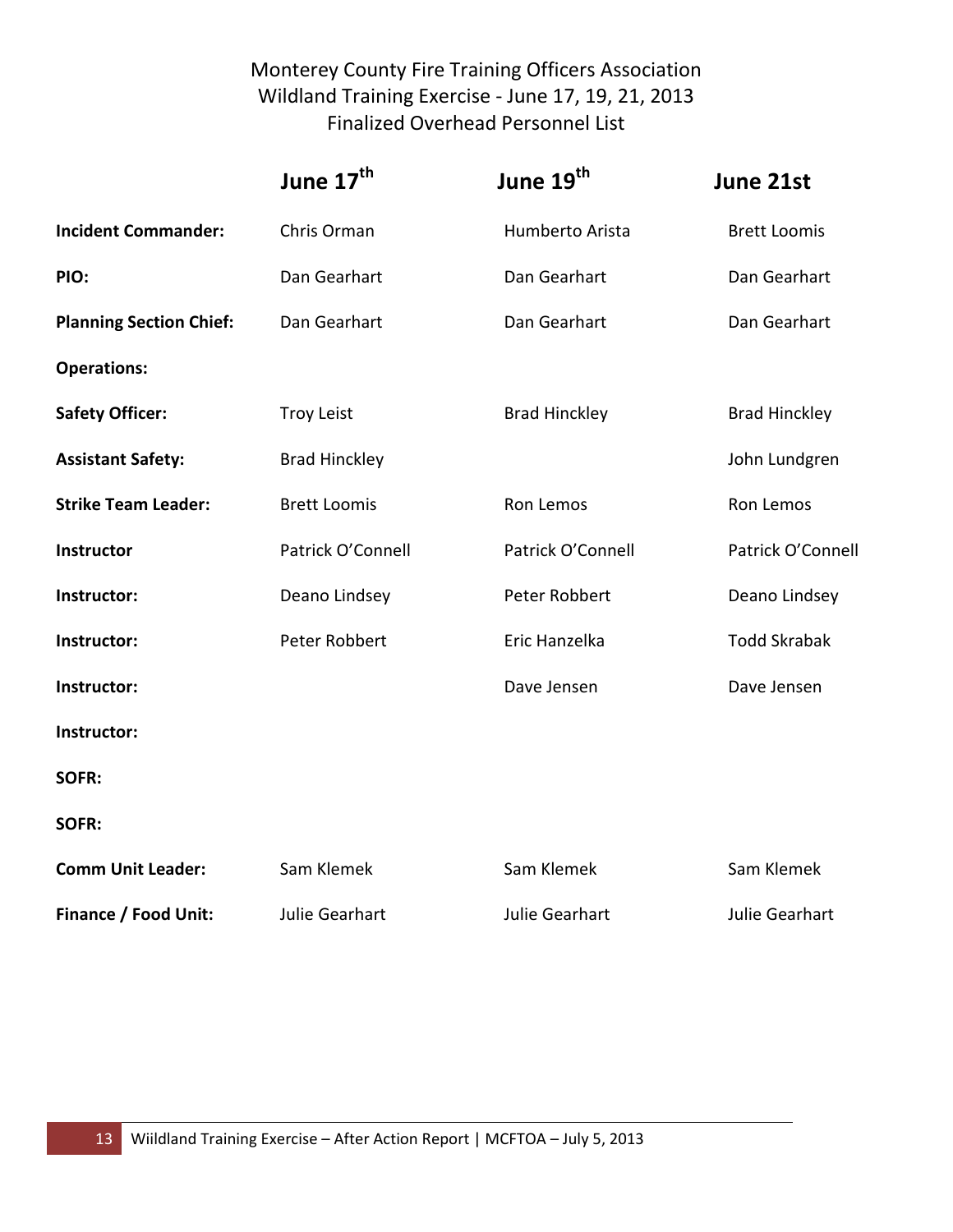|               | <b>Monterey County Fire Training Officers Association</b><br><b>Wildland Training Exercises</b><br>June 17, 19, 21, 2013<br><b>Finalized Resource List</b> |               |
|---------------|------------------------------------------------------------------------------------------------------------------------------------------------------------|---------------|
| June 17, 2013 | June 19, 2013                                                                                                                                              | June 21, 2013 |
| 5431          | 5431                                                                                                                                                       | 5531          |
| 5611          | 5611                                                                                                                                                       | 5611          |
| 5531          | 7832                                                                                                                                                       | 7331          |
| 7731          | 6231                                                                                                                                                       | 7731          |
| 7331          | 5531                                                                                                                                                       | 7831          |
| 8432          | 7331                                                                                                                                                       |               |
|               |                                                                                                                                                            |               |

| 7840 | 7840 | 5544 |
|------|------|------|
| 5544 | 5544 | 5542 |
|      |      |      |

| 5390 | 5390 | 5390 |
|------|------|------|
|      |      |      |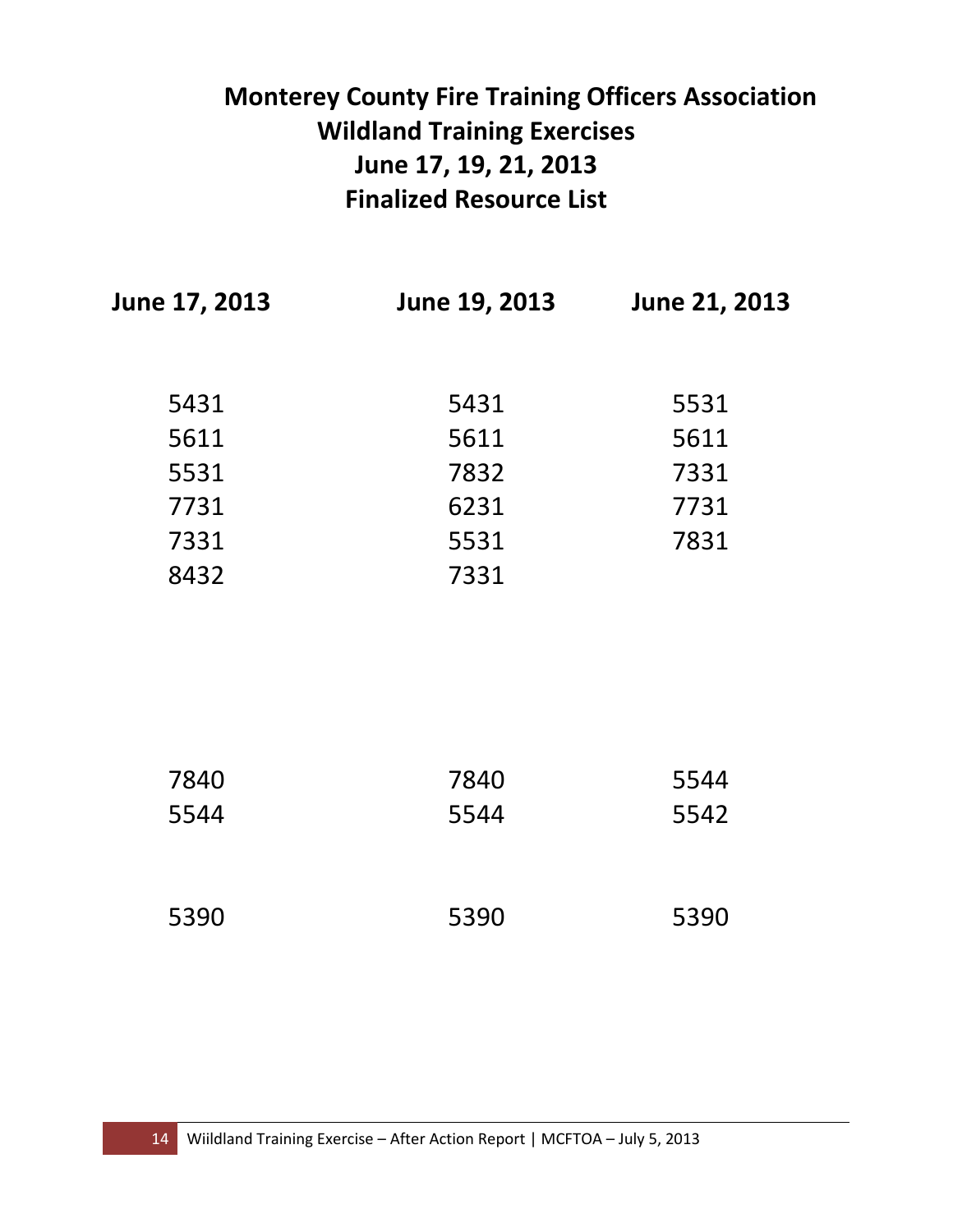

**Monterey County Fire Training Officers Association P.O. Box 771 Pacific Grove, CA 93950**  www.mcftoa.org

**The Monterey County Fire Training Officers Association is pleased to offer:** 

Wildland Training Exercises







**June 17, 19, and 21, 2013 0900-1700 each day Fort Hunter Liggett Military Installation** 

(Staging area: Nacimiento-Fergusson Road, 1.2 miles west of Lower Stony Creek Reservoir)

- Three Separate Days of Wildland Firefighting Training
- Live-Fire Exercises
- Mobile Attack, Progressives Hose Lays
- $\triangleright$  Incident Command Opportunities
- **Free of Charge**, Lunch and Beverages Provided
- $\triangleright$  Certificate of Participation

The registration deadline for Monterey County Fire Agencies is **1700 hours on Friday May 17, 2013**. After that date, open registration will occur. Please resister ASAP so we can plan accordingly.

For agencies wishing to participate, complete the attached registration form and email to: mcftoa@att.net

This training is designed as engine-company based advanced wildland firefighting operations for Type III & Type IV engines as per ICS 020-1. Only personnel assigned to an agency engine company will be allowed to participate. By participating, agencies are assuring that assigned personnel are authorized to attend, are covered by workers' compensation insurance, have been provided appropriate wildland PPE and are trained in the use of such PPE, are physically fit to participate in strenuous live-fire wildland firefighting training, and have received recent training in fire shelter deployment, LCES, the 10 standard fire orders, the 18 watch-out situations, wildland fire behavior, wildland tools and equipment, wildland firefighting safety procedures, and any other appropriate wildland firefighting training that would prepare the attendee for participating in live-fire wildland firefighting training. Participating agencies are also assuring that fire apparatus drivers are properly trained in fire apparatus operations, both on and off-road, and have the appropriate license as required by the California Department of Motor Vehicles.